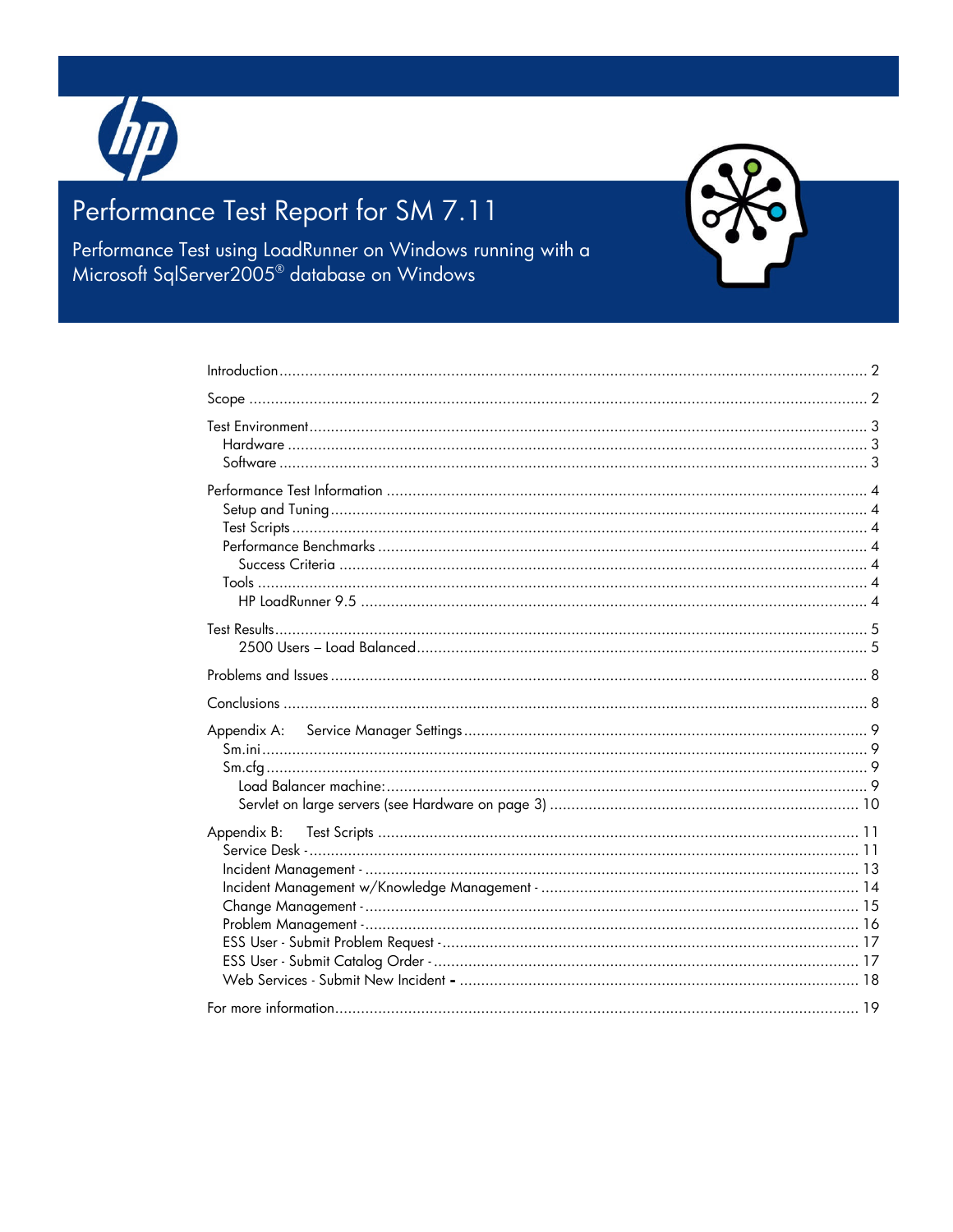# <span id="page-1-0"></span>**Introduction**

Hewlett-Packard is ranked among the top software companies worldwide. HP provides solutions that enable companies to manage infrastructure and simplify employee access to that infrastructure, as well as extend next generation e-Business capabilities inside the enterprise and outside the firewall.

HP software delivers rich functionality with robust performance. To ensure that this performance is maintained at high volumes, HP's development team routinely conducts benchmarks on all HP products. The benchmarks demonstrate HP software's performance characteristics for a range of processing volumes in a specific configuration. Customers and prospects can use this information to determine the software, hardware and network configurations necessary to support their processing volumes.

This document details the benchmark of HP Service Manager 7.11 on Windows® Server 2003 and Microsoft® SQL Server2005.

## <span id="page-1-1"></span>Scope

Service Manager 7.11 was benchmarked with SQL Server2005 on Windows. The software used to conduct the benchmark was LoadRunner 9.5. It is a capacity-testing tool that records the user actions and compiles them into a script used by one or more virtual users. The test administrator can specify the number of users, the types of transactions, transaction arrival and duration of the test. Different user transaction profiles running for a 60-minute timeframe were simulated.

The scope of this effort is to verify the scalability of selected Service Manager 7.11 server configurations. Tests will be conducted at specific user levels as outlined in the Test Plan.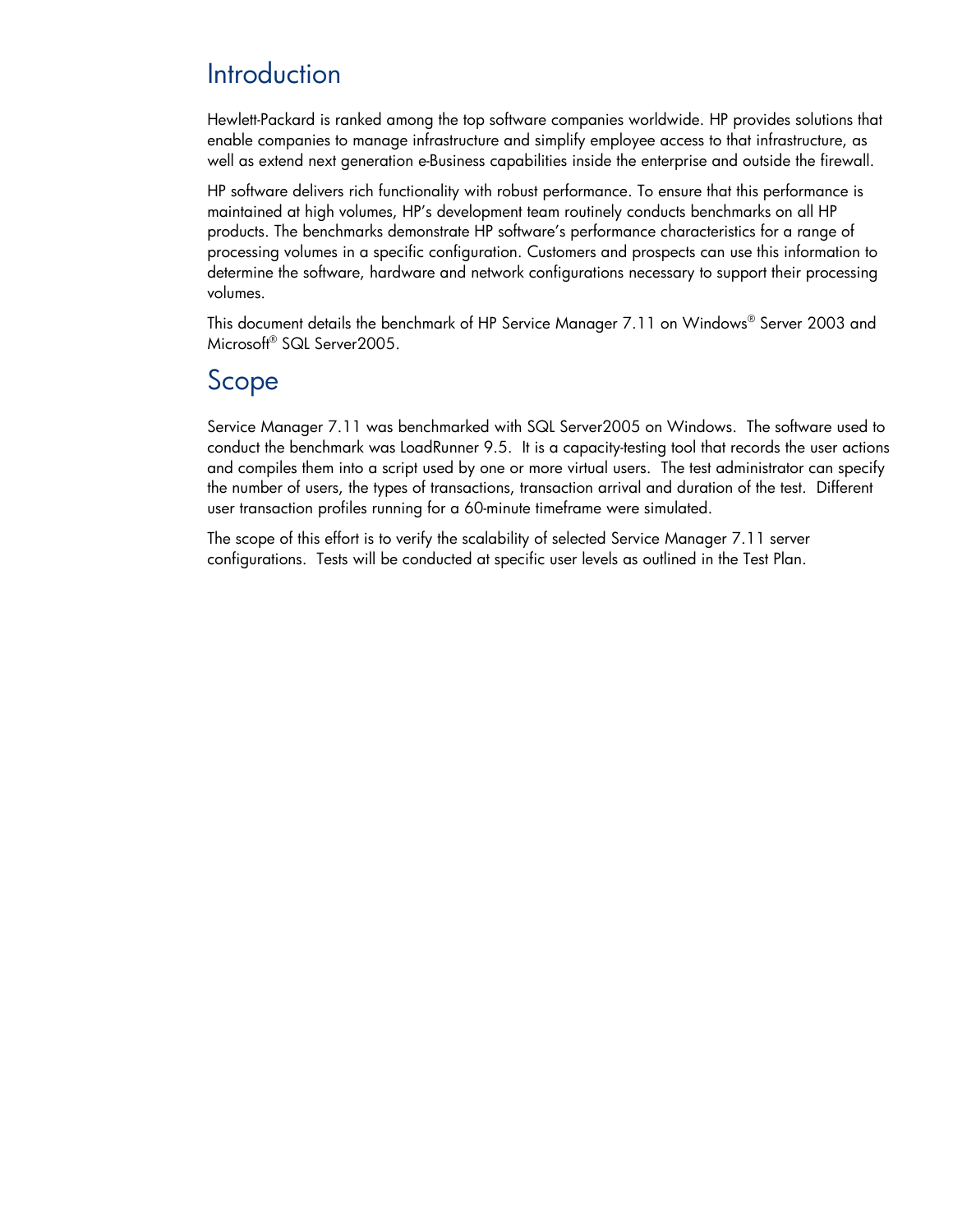# <span id="page-2-0"></span>Test Environment

### <span id="page-2-1"></span>Hardware

All tests were conducted at the HP Rancho Bernardo facility in San Diego, CA using the following physical assets:

| ID                       | Usage                          |                                              | OS                |
|--------------------------|--------------------------------|----------------------------------------------|-------------------|
|                          | SM 7.11 Load balancer/Server   | HP BL460c G1 Blade $8 \times 2.6$ GHz w/32GB | Win 2003 - 64 bit |
| 2                        | SM 7.11 Server                 | HP BL460c G1 Blade $8 \times 2.6$ GHz w/32GB | Win 2003 - 64 bit |
| 3                        | SM 7.11 Server                 | HP BL460c G1 Blade 8 x 2.6GHz w/32GB         | Win 2003 - 64 bit |
| $\overline{\mathcal{A}}$ | SalServer2005 Database server  | HP DL585 G2 8 x 2.8GHz w/64GB                | Win 2003 - 64 bit |
| 5                        | LoadRunner /VU Controller      | VMWare VM 1 x 2.6GHz w/3GB                   | Win 2003 - 32 bit |
| 6                        | VU generator                   | IBM HS20 Blade $2 \times 2.8$ GHz w/3GB      | Win 2003 - 32 bit |
| 7                        | VU generator                   | IBM HS20 Blade 2 x 2.8GHz w/3GB              | Win 2003 - 32 bit |
| 8                        | Apache HTTP Server             | IBM HS20 Blade 2 x 2.8GHz w/3GB              | Win 2003 - 32 bit |
| 9                        | SM 7.11 Web-tier - 10 x Tomcat | IBM P550 8 x 2.8GHz w/32GB                   | AIX 5.3           |

## <span id="page-2-2"></span>**Software**

All tests were conducted with the following software set:

- Service Manager 7.11
- Microsoft SQL Server2005
- Windows Server 2003 Enterprise 64-bit and Standard 32-bit Editions
- HP LoadRunner 9.5
- Apache HTTP Server 2.0.53
- Apache Tomcat Server 5.0.28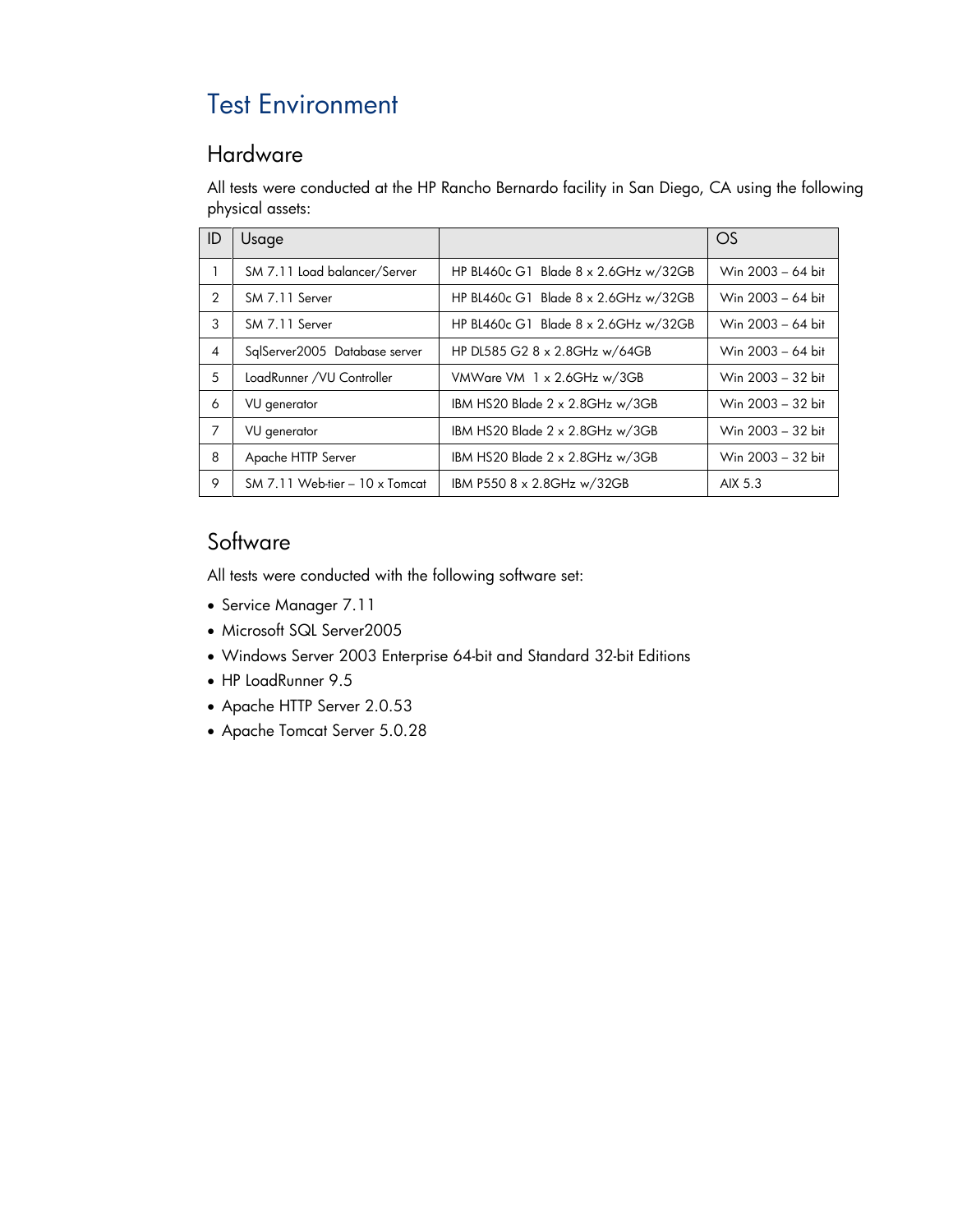# <span id="page-3-0"></span>Performance Test Information

## <span id="page-3-1"></span>Setup and Tuning

Service Manager was configured to utilize a three-tier client/server architecture that allows for maximum flexibility and customization within a given networked environment.

Testing was conducted with the Windows systems in an *as installed* state. During the course of testing, there was no tuning of the Service Manager or SQL Server2005 servers required.

## <span id="page-3-2"></span>Test Scripts

The test scripts used for this test were modeled after typical user transactions in an out of box system. The scripts covered the areas of Service Desk, Incident Management, Problem Management, Change Management, and an ESS user. During the test, each virtual user logs in only once, completes one or more iterations of the scripts actions, and then logs out. A complete description of the user scenarios used to build the scripts is attached in Appendix B of this document.

## <span id="page-3-3"></span>Performance Benchmarks

The goal of this testing was to determine scalability and system behavior at specific user levels. For this performance benchmarking test effort each user ran at a rate of approximately 8 transactions per hour.

#### <span id="page-3-4"></span>Success Criteria

The benchmark tests were considered successful when:

The specified users are simultaneously logged in and able to complete the recorded tests.

Response times fall within the parameters defined

- Login 5 seconds average
- Submit SD Interaction 7 seconds average
- All others 3.5 seconds average

### <span id="page-3-5"></span>Tools

#### <span id="page-3-6"></span>HP LoadRunner 9.5

This load testing software is produced by Hewlett-Packard. LoadRunner simulates high user loads to gauge hardware limitations of a given system. Data gathered from these tests help to determine if a system can handle a given user load with acceptable response times. The tool launches a predetermined number of users that perform a specific number of transactions in a specified period of time, and records elapsed time, CPU time and number of string copies.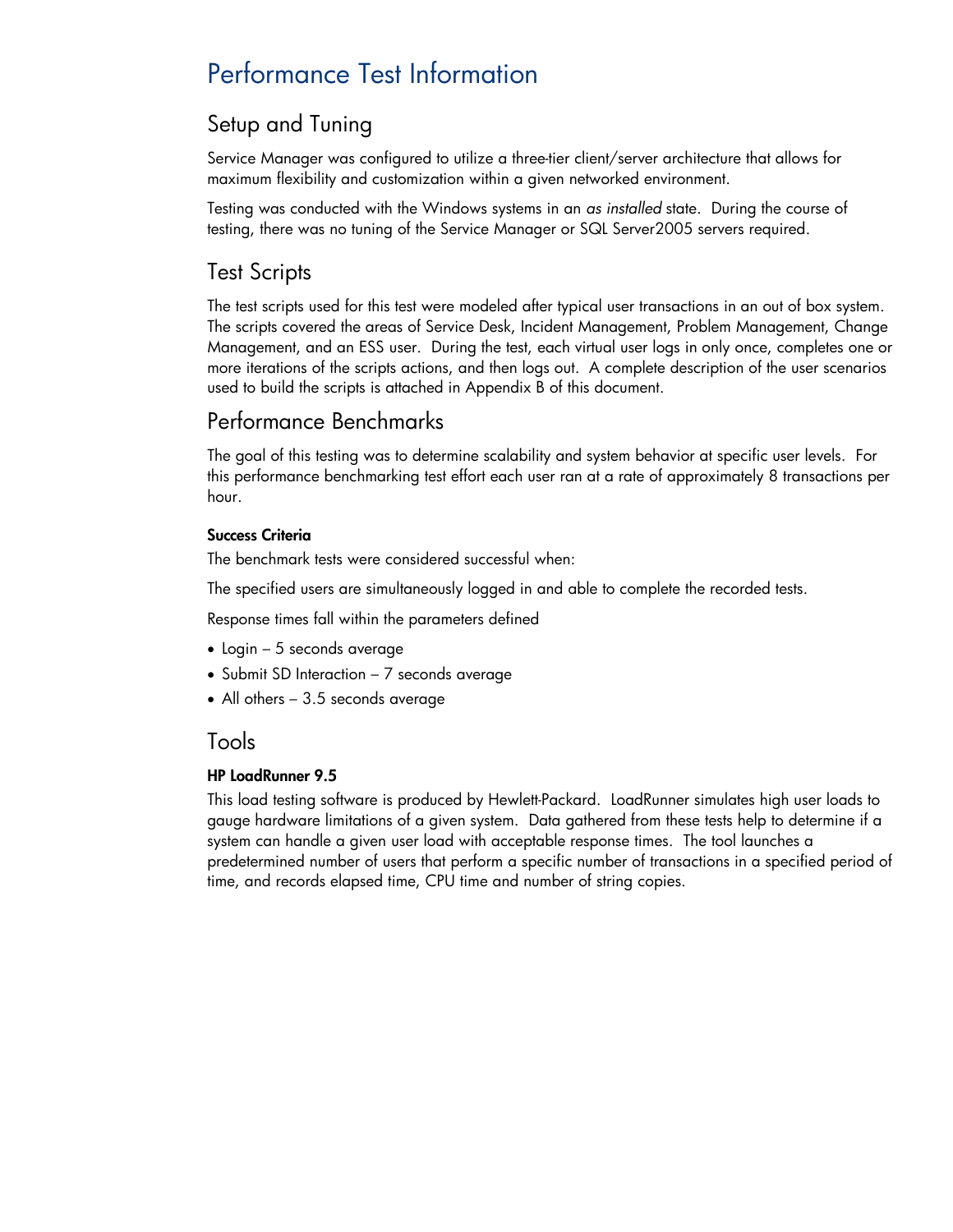# <span id="page-4-0"></span>**Test Results**

The testing conducted during this engagement was concentrated on a horizontally load balanced Service Manager configuration. The load balanced environment proved to be quite robust in its ability to handle large user counts at average ticket volumes. The hardware configuration for the tests was only changed when running the 2500 user test. At that level, a third SM Server was added to handle the additional load.

#### <span id="page-4-1"></span>2500 Users – Load Balanced

**Note**: Results are in seconds.

| <b>Transaction Name</b>                                      | Minimum             | Average | Maximum | Std.<br><b>Deviation</b> | <b>90 Pct</b> | Pass  | Fail                |
|--------------------------------------------------------------|---------------------|---------|---------|--------------------------|---------------|-------|---------------------|
| <b>CM Click Fill</b>                                         | 0.327               | 0.409   | 0.833   | 0.058                    | 0.504         | 5,600 | 0                   |
|                                                              |                     |         |         |                          |               |       |                     |
| CM Click open new                                            | 0.046               | 0.064   | 0.245   | 0.023                    | 0.113         | 5,600 | 0                   |
| CM CM Click ok                                               | 0.155               | 0.19    | 0.739   | 0.026                    | 0.213         | 5,600 | 0                   |
| <b>CM Load Login Page</b>                                    | 1.167               | 1.19    | 1.795   | 0.031                    | 1.21          | 800   | 0                   |
| <b>CM Logout</b>                                             | 0.022               | 0.025   | 0.112   | 0.006                    | 0.032         | 800   | 0                   |
| CM Nav to CM Changes                                         | 0.001               | 0.002   | 0.117   | 0.005                    | 0.003         | 800   | $\Omega$            |
| <b>ESS C Click Continue</b>                                  | 0.019               | 0.024   | 0.193   | 0.014                    | 0.032         | 160   | 0                   |
| <b>ESS C Load Login Page</b>                                 | 0.162               | 0.183   | 0.26    | 0.018                    | 0.201         | 80    | 0                   |
| <b>ESS C Login</b>                                           | 0.891               | 1.005   | 1.45    | 0.074                    | 1.069         | 80    | 0                   |
|                                                              |                     |         |         |                          |               |       |                     |
| <b>ESS C Logout</b>                                          | 0.142               | 0.156   | 0.381   | 0.028                    | 0.16          | 80    | 0                   |
| <b>ESS C Select Add To Cart</b>                              | 0.366               | 0.436   | 0.601   | 0.046                    | 0.503         | 160   | $\Omega$            |
| <b>ESS C Select Basic PC Package</b>                         | 0.086               | 0.108   | 0.259   | 0.02                     | 0.133         | 160   | 0                   |
| <b>ESS_C Select Hardware Bundles</b>                         | 0.429               | 0.496   | 0.675   | 0.048                    | 0.564         | 160   | 0                   |
|                                                              |                     |         |         |                          |               |       |                     |
| <b>ESS_C Select Main Menu</b>                                | 0.015               | 0.018   | 0.055   | 0.005                    | 0.023         | 160   | 0                   |
| <b>ESS C Select Order From</b><br>Catalog                    | 0.704               | 0.817   | 2.014   | 0.123                    | 0.93          | 160   | 0                   |
| <b>ESS C Select Personal</b><br><b>Productivity Services</b> | 0.58                | 0.677   | 1.158   | 0.065                    | 0.75          | 160   | 0                   |
| <b>ESS C Select Submit Request</b>                           | 0.047               | 0.067   | 0.552   | 0.073                    | 0.07          | 160   | 0                   |
|                                                              |                     |         |         |                          |               |       |                     |
| <b>ESS_C Select View Cart Checkout</b>                       | 0.047               | 0.055   | 0.082   | 0.005                    | 0.061         | 160   | 0                   |
| <b>ESS C Submit Reg'd Information</b>                        | 1.343               | 1.576   | 6.519   | 0.454                    | 1.661         | 160   | $\mathsf{O}\xspace$ |
| <b>ESS_I Load Login Page</b>                                 | 0.141               | 0.182   | 0.536   | 0.024                    | 0.203         | 800   | $\circ$             |
| <b>ESS_I Logout</b>                                          | $\mathsf{O}\xspace$ | 0.019   | 0.156   | 0.012                    | 0.031         | 799   | $\mathbf{1}$        |
|                                                              |                     |         |         |                          |               | 12,78 |                     |
| <b>ESS I Select Request Help</b>                             | 0.344               | 0.496   | 5.485   | 0.27                     | 0.533         | 8     | 12                  |
| <b>ESS_I Submit New Ticket</b>                               | 0.234               | 0.317   | 0.859   | 0.035                    | 0.359         | 12,78 | 1                   |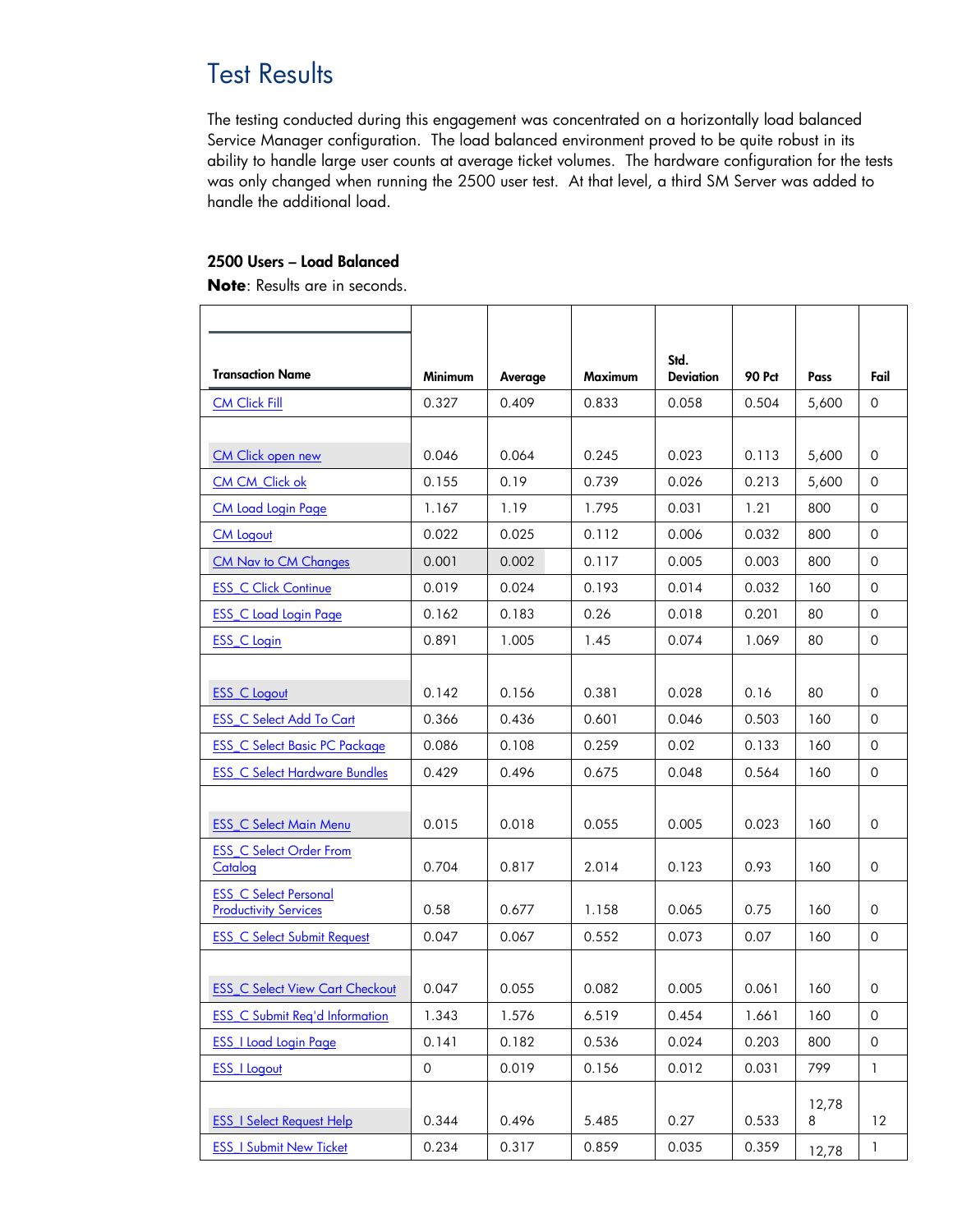|                                  |       |       |       |          |       | 7     |                     |
|----------------------------------|-------|-------|-------|----------|-------|-------|---------------------|
| <b>IM Area Fill</b>              | 0.036 | 0.047 | 0.202 | 0.009    | 0.053 | 4,788 | $\Omega$            |
| <b>IM Back from Search Form</b>  | 0.028 | 0.033 | 0.147 | 0.007    | 0.043 | 4,784 | $\mathsf{O}$        |
|                                  |       |       |       |          |       |       |                     |
| <b>IM Click Search Incidents</b> | 0.117 | 0.153 | 0.634 | 0.038    | 0.203 | 4,786 | 0                   |
| <b>IM Collapse Nav Menu</b>      | 0.001 | 0.002 | 0.007 | $\Omega$ | 0.003 | 800   | 0                   |
| <b>IM Load Login Page</b>        | 1.147 | 1.171 | 1.684 | 0.03     | 1.19  | 800   | 0                   |
| <b>IM Logout</b>                 | 0.014 | 0.019 | 0.06  | 0.003    | 0.023 | 800   | $\mathsf{O}\xspace$ |
| <b>IM NAV To IM</b>              | 0.001 | 0.002 | 0.068 | 0.002    | 0.003 | 800   | 0                   |
| <b>IM Open New Incident</b>      | 0.54  | 0.837 | 5.685 | 0.461    | 1.21  | 4,788 | 12                  |
| <b>IM Search Incident 1</b>      | 0.745 | 1.044 | 7.198 | 0.494    | 1.381 | 4,786 | $\mathsf{O}$        |
| <b>IM Search Incident 2</b>      | 0.745 | 1.027 | 7.312 | 0.5      | 1.351 | 4,784 | $\overline{2}$      |
|                                  |       |       |       |          |       |       |                     |
| <b>IM Service Fill</b>           | 0.097 | 0.125 | 0.545 | 0.019    | 0.143 | 4,788 | 0                   |
| <b>IM SubArea Select</b>         | 0.055 | 0.066 | 0.293 | 0.011    | 0.073 | 4,788 | $\mathsf{O}$        |
| <b>IM Submit New Incident</b>    | 0.662 | 0.946 | 6.264 | 0.475    | 1.311 | 4,786 | $\overline{2}$      |
| <b>IM Update Incident 1</b>      | 0.161 | 0.263 | 1.073 | 0.051    | 0.293 | 4,786 | $\mathsf{O}$        |
|                                  |       |       |       |          |       |       |                     |
| <b>IM Update Incident 2</b>      | 0.156 | 0.254 | 1.193 | 0.04     | 0.283 | 4,784 | $\mathsf{O}$        |
| Login                            | 0.797 | 1.177 | 1.944 | 0.165    | 1.362 | 2,640 | $\mathsf{O}$        |
| PM Click fill                    | 0.038 | 0.047 | 0.166 | 0.013    | 0.053 | 520   | 0                   |
| PM Click open new problem        | 0.196 | 0.25  | 0.597 | 0.049    | 0.311 | 520   | $\mathsf{O}$        |
|                                  |       |       |       |          |       |       |                     |
| PM Load Login Page               | 1.168 | 1.189 | 1.507 | 0.037    | 1.208 | 130   | $\mathsf{O}$        |
| <b>PM Logout</b>                 | 0.019 | 0.025 | 0.476 | 0.04     | 0.029 | 130   | $\mathsf{O}$        |
| PM Nav to PM problem control     | 0.001 | 0.001 | 0.02  | 0.002    | 0.002 | 130   | 0                   |
| PM PM_Click ok                   | 0.157 | 0.196 | 0.324 | 0.021    | 0.223 | 520   | $\mathsf{O}$        |
|                                  |       |       |       |          |       |       |                     |
| PM Select hardware failure       | 0.161 | 0.19  | 0.497 | 0.027    | 0.213 | 520   | $\mathsf{O}$        |
| <b>SD Area Select</b>            | 0.032 | 0.039 | 0.202 | 0.016    | 0.043 | 110   | $\mathsf{O}$        |
| <b>SD Back From Interaction</b>  | 0.095 | 0.144 | 0.224 | 0.021    | 0.173 | 110   | $\mathsf{O}\xspace$ |
| SD Back from Search form         | 0.029 | 0.032 | 0.051 | 0.004    | 0.043 | 110   | 0                   |
|                                  |       |       |       |          |       |       |                     |
| SD Cancel from New Interaction   | 0.044 | 0.051 | 0.152 | 0.014    | 0.059 | 110   | 0                   |
| <b>SD Category Fill</b>          | 0.051 | 0.06  | 0.114 | 0.009    | 0.071 | 110   | 0                   |
| <b>SD Contact Fill</b>           | 0.104 | 0.121 | 0.269 | 0.022    | 0.133 | 110   | $\mathsf{O}\xspace$ |
| SD Escalate Interaction - Submit | 0.101 | 0.12  | 0.219 | 0.017    | 0.132 | 110   | $\mathsf{O}\xspace$ |
|                                  |       |       |       |          |       |       |                     |
| SD Escalation Wizard - Next      | 2.458 | 2.94  | 9.577 | 0.948    | 3.704 | 110   | $\mathsf{O}$        |
| <b>SD Fill on Closure Code</b>   | 0.358 | 0.435 | 0.676 | 0.061    | 0.523 | 110   | $\mathsf{O}$        |
| <b>SD Interaction Update 1</b>   | 0.688 | 0.802 | 0.939 | 0.048    | 0.866 | 110   | $\mathsf{O}\xspace$ |
| <b>SD Interaction Update 2</b>   | 0.656 | 0.778 | 1.156 | 0.08     | 0.855 | 110   | 0                   |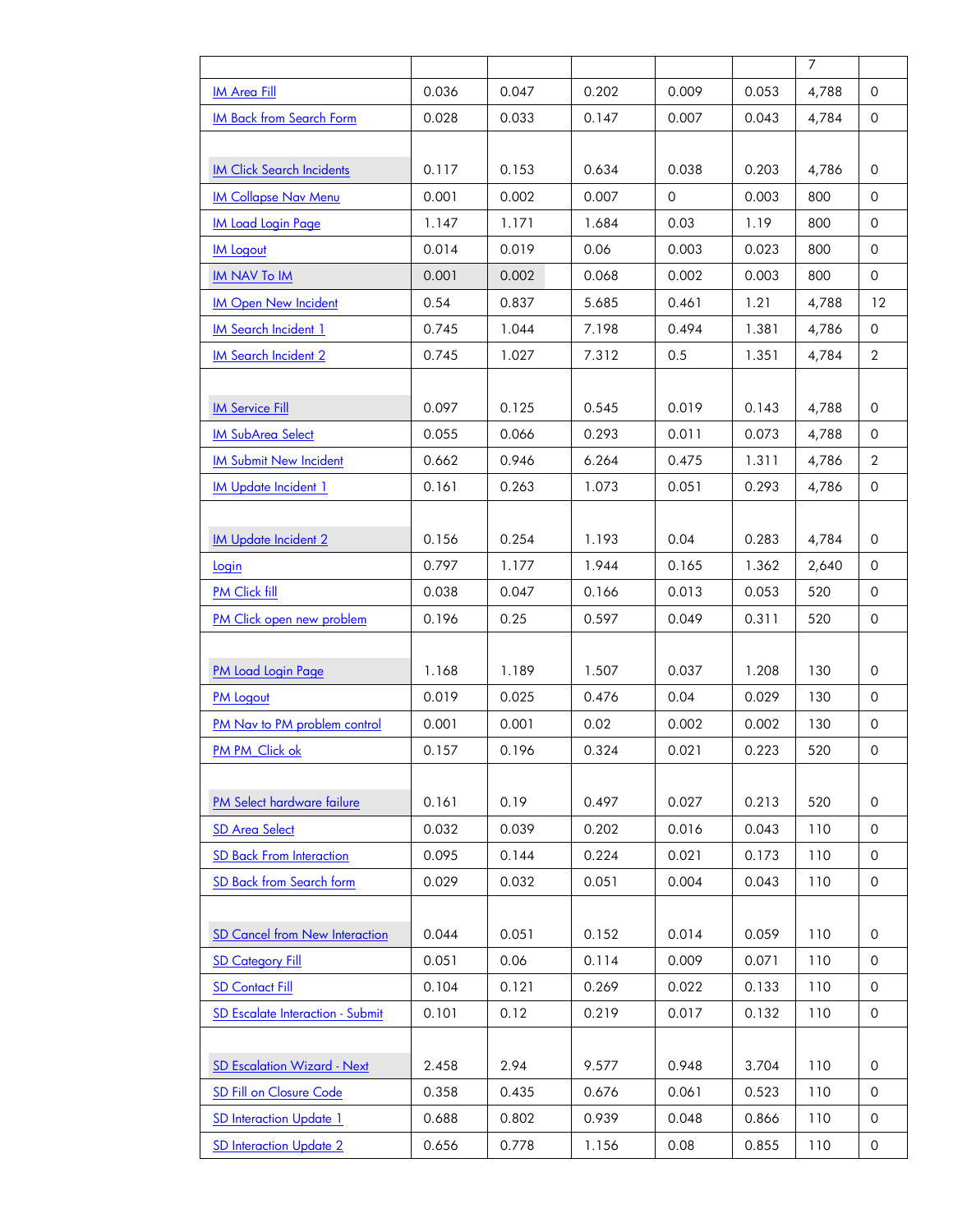| SD Load Login Page                     | 1.159 | 1.178 | 1.272 | 0.021 | 1.196 | 110 | $\Omega$    |
|----------------------------------------|-------|-------|-------|-------|-------|-----|-------------|
| <b>SD Logout</b>                       | 0.096 | 0.104 | 0.132 | 0.006 | 0.113 | 110 | 0           |
| <b>SD NAV To SD</b>                    | 0.001 | 0.002 | 0.052 | 0.005 | 0.003 | 110 | $\Omega$    |
| SD Ok from New Interaction             | 0.867 | 1.022 | 2.538 | 0.255 | 1.155 | 110 | $\Omega$    |
|                                        |       |       |       |       |       |     |             |
| <b>SD Register New Interaction</b>     | 0.413 | 0.541 | 4.662 | 0.442 | 0.52  | 110 | $\Omega$    |
| SD Search for Interaction 1            | 0.795 | 0.927 | 2.287 | 0.195 | 1.026 | 110 | 0           |
| SD Search for Interaction 2            | 0.805 | 0.929 | 1.884 | 0.137 | 1.067 | 110 | $\Omega$    |
| <u>SD Search for Interaction 3</u>     | 0.272 | 0.921 | 2.417 | 0.256 | 1.152 | 110 | $\Omega$    |
|                                        |       |       |       |       |       |     |             |
| SD Search for Interaction 4            | 0.827 | 0.932 | 1.547 | 0.125 | 1.034 | 110 | $\Omega$    |
| <b>SD Search Interaction Records 1</b> | 0.113 | 0.142 | 0.223 | 0.016 | 0.163 | 110 | 0           |
| <b>SD Service Fill</b>                 | 0.166 | 0.204 | 0.513 | 0.051 | 0.242 | 110 | 0           |
| <b>SD Service Recipient Fill</b>       | 0.113 | 0.143 | 0.301 | 0.034 | 0.187 | 110 | $\mathbf 0$ |
| <b>SD SubArea Select</b>               | 0.086 | 0.102 | 0.225 | 0.019 | 0.111 | 110 | $\Omega$    |
| <b>SD Update Interaction 3</b>         | 0.646 | 0.748 | 1.037 | 0.051 | 0.804 | 110 | 0           |
| SD Update Interaction 4                | 0.812 | 0.906 | 1.123 | 0.052 | 0.967 | 110 | 0           |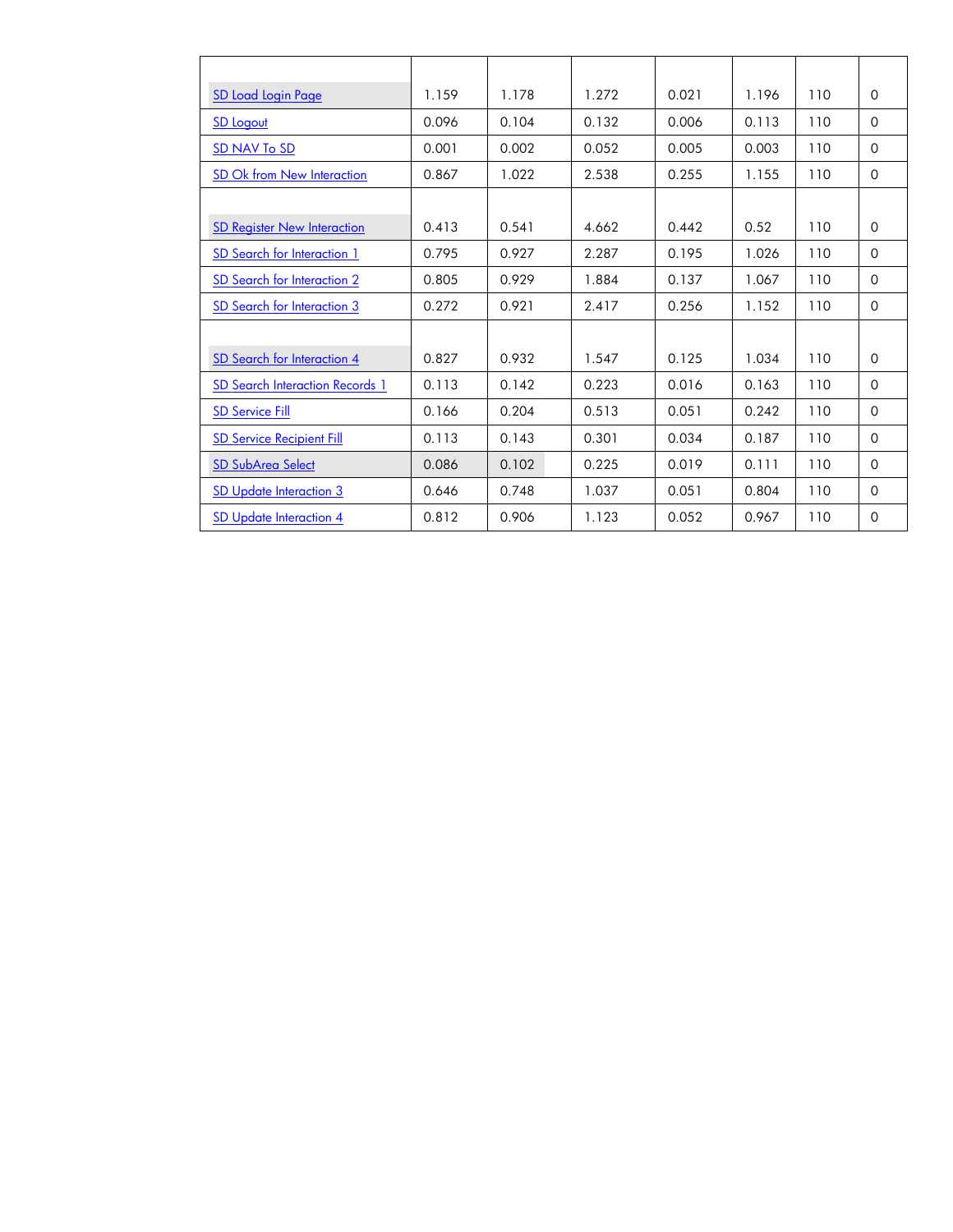# <span id="page-7-0"></span>Problems and Issues

There were no notable problems or issues encountered during testing.

# <span id="page-7-1"></span>**Conclusions**

Service Manager performed acceptably during testing. This test met all of the response time goals up to the maximum tested concurrent user level of 2500 users.

Service Manager 7.11 is complex product and extensive customization is possible that will substantially affect system response. Care should be taken when customizing Service Manager to ensure no adverse conditions are introduced. Implementers should evaluate performance continually throughout the Development and UAT implementation phases. Due to limitations of the 32-bit Windows architecture and Microsoft SQL Server2005 product architecture, it is not recommended to implement more than a *small* environment with Service Manager or the Microsoft SQL Server2005 RDBMS on 32-bit Windows. Service Manager implementations in *medium* or larger environments that wish to use Service Manager or Microsoft SQL Server2005 RDBMS on Windows should move to the 64-bit AMD or Intel architecture.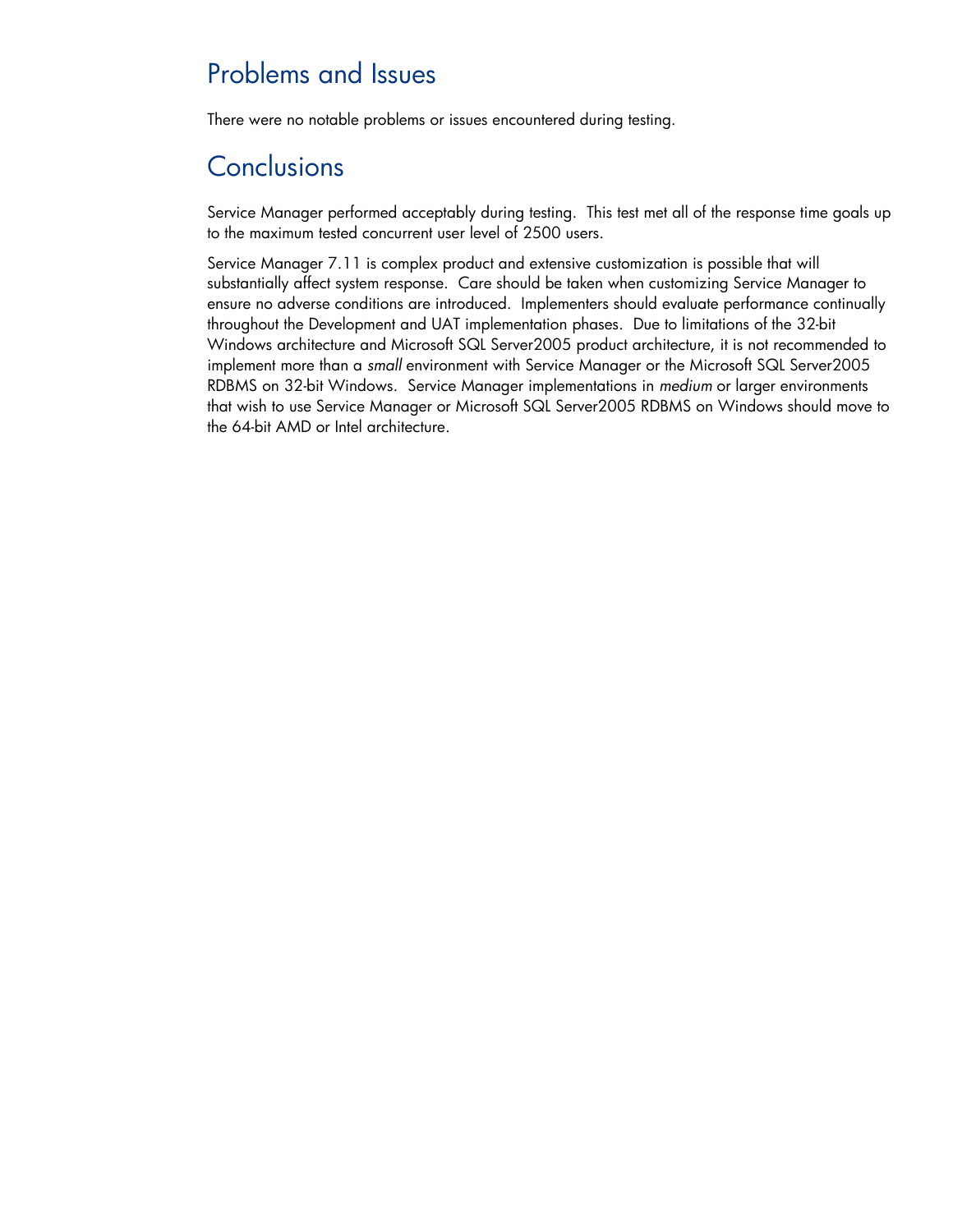# <span id="page-8-0"></span>Appendix A: Service Manager Settings

#### <span id="page-8-1"></span>Sm.ini

```
# ServiceManager Initialization file
# (c) Copyright 2008 Hewlett-Packard Development Company, L.P.
# 7/30/09 10:46 AM
shared memory:128000000
log:../logs/sm.log
alertlog:../logs/sm.alert.log
system:62271
threadsperprocess:100
sslConnector:0
plugin0:kmplugin.dll
autopass dir:C:/Program Files (x86)/Common Files/Hewlett-Packard/HPOvLIC
groupname:sm711_perf_test
groupport:50000
grouplicenseip:15.178.176.169
groupmcastaddress:228.3.15.169
sqldictionary:sqlserver
language:UTF-8
[sqlserver]
sqldb:sm711_perf
sqllogin:sm711_perf/sm711_perf
JVMOption0:-DFastInfoset=false:::::
recordtestscript:1
httpPort:62271
heartbeatinterval:360
sleep:900
```
### <span id="page-8-2"></span>Sm.cfg

#### Load Balancer machine:

```
# ServiceCenter Server Configuration File
# Used by ServiceCenter service to start the ServiceCenter processes.
#
# Copyright (c) 2004-2006 Peregrine Systems
# All Rights Reserved
sm -loadBalancer -httpPort:62271 -recordtestscript:1
sm -httpPort:62273 -recordtestscript:1 -log:../logs/sm.62273.log
sm -httpPort:62275 -recordtestscript:1 -log:../logs/sm.62275.log
sm -httpPort:62277 -recordtestscript:1 -log:../logs/sm.62277.log
sm -httpPort:62279 -recordtestscript:1 -log:../logs/sm.62279.log
sm -httpPort:62281 -recordtestscript:1 -log:../logs/sm.62281.log
sm -httpPort:62283 -recordtestscript:1 -log:../logs/sm.62283.log
sm -httpPort:62285 -recordtestscript:1 -log:../logs/sm.62285.log
sm -httpPort:62287 -recordtestscript:1 -log:../logs/sm.62287.log
sm -httpPort:62289 -recordtestscript:1 -log:../logs/sm.62289.log
sm -httpPort:62291 -recordtestscript:1 -log:../logs/sm.62291.log
sm -httpPort:62293 -recordtestscript:1 -log:../logs/sm.62293.log
sm -httpPort:62295 -recordtestscript:1 -log:../logs/sm.62295.log
sm system.start
sm -que:ir
```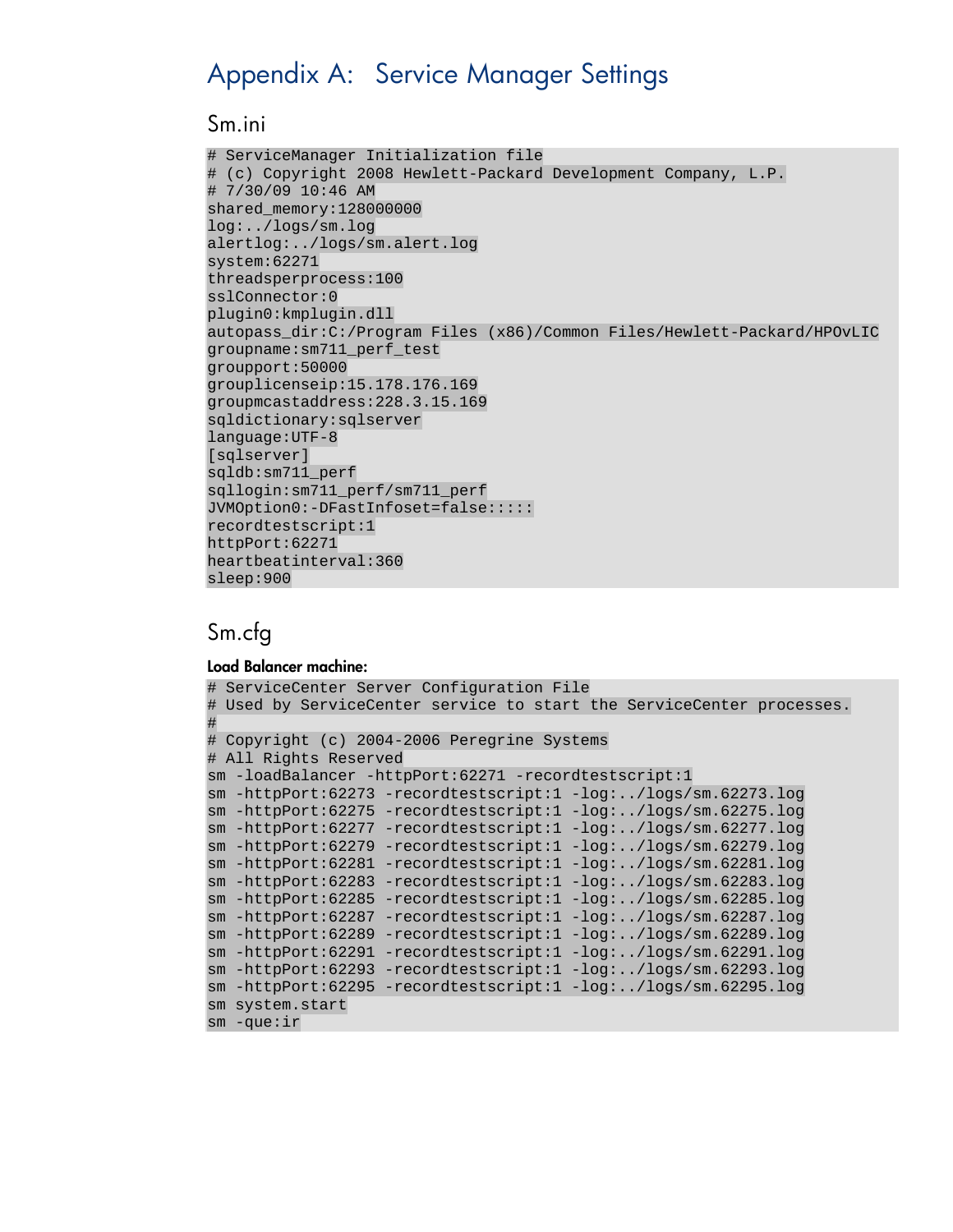#### <span id="page-9-0"></span>Servlet on large servers (see [Hardware](#page-2-1) on page [3](#page-2-1))

# ServiceCenter Server Configuration File # # Used by ServiceCenter service to start the ServiceCenter processes. # # Copyright (c) 2004-2006 Peregrine Systems # All Rights Reserved sm -httpPort:62273 -recordtestscript:1 -log:../logs/sm.62273.log sm -httpPort:62275 -recordtestscript:1 -log:../logs/sm.62275.log sm -httpPort:62277 -recordtestscript:1 -log:../logs/sm.62277.log sm -httpPort:62279 -recordtestscript:1 -log:../logs/sm.62279.log sm -httpPort:62281 -recordtestscript:1 -log:../logs/sm.62281.log sm -httpPort:62283 -recordtestscript:1 -log:../logs/sm.62283.log sm -httpPort:62285 -recordtestscript:1 -log:../logs/sm.62285.log sm -httpPort:62287 -recordtestscript:1 -log:../logs/sm.62287.log sm -httpPort:62289 -recordtestscript:1 -log:../logs/sm.62289.log sm -httpPort:62291 -recordtestscript:1 -log:../logs/sm.62291.log sm -httpPort:62293 -recordtestscript:1 -log:../logs/sm.62293.log sm -httpPort:62295 -recordtestscript:1 -log:../logs/sm.62295.log sm -httpPort:62297 -recordtestscript:1 -log:../logs/sm.62297.log sm -httpPort:62299 -recordtestscript:1 -log:../logs/sm.62299.log sm -httpPort:62301 -recordtestscript:1 -log:../logs/sm.62301.log sm -sync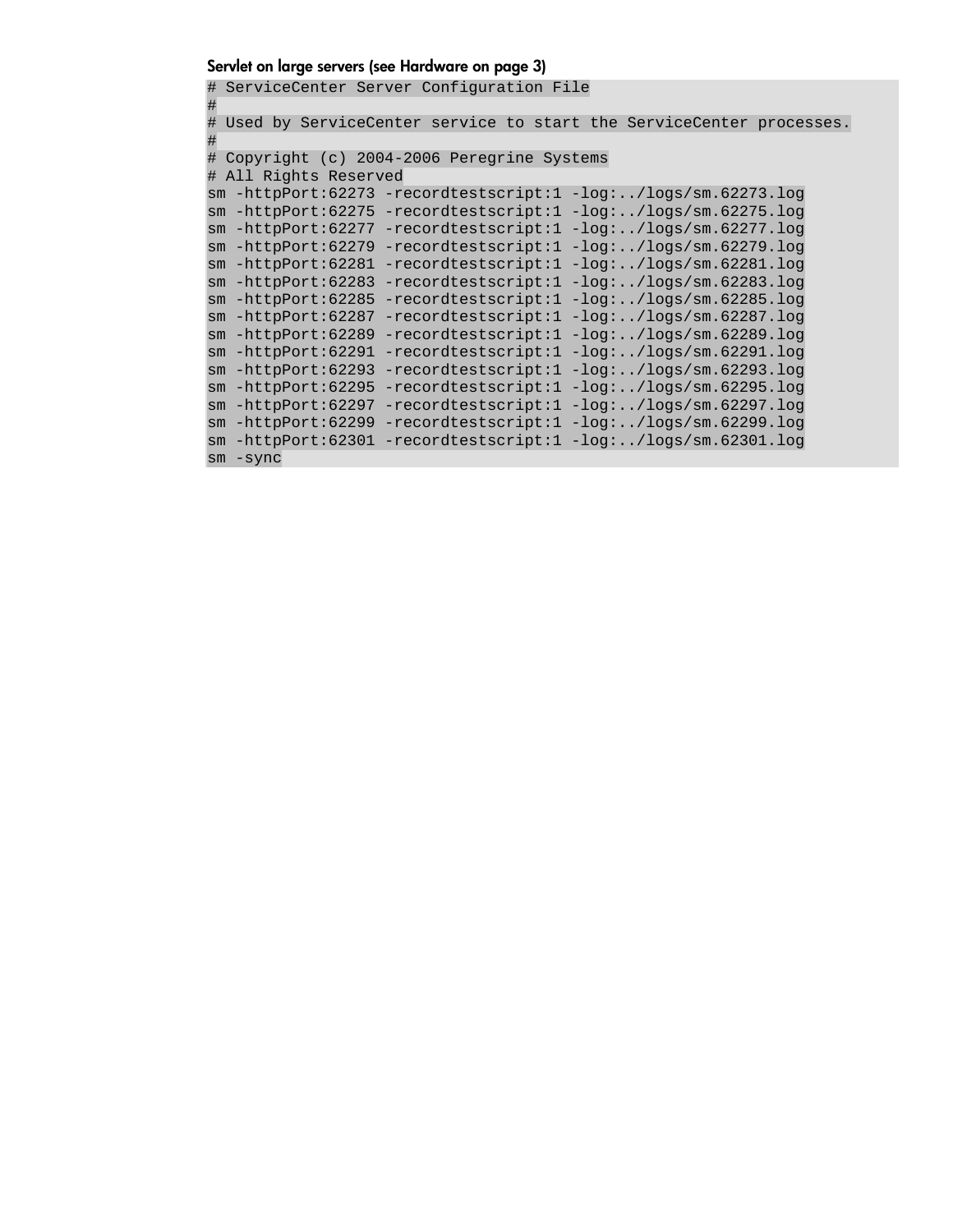# <span id="page-10-0"></span>Appendix B: Test Scripts

### <span id="page-10-1"></span>Service Desk -

- 1. Log in to Service Management
- 2. Using Menu Navigation tree, Go to Service Desk
- 3. Click on Register New Interaction
- 4. Enter Required Interaction information
- 5. Contact
	- i. Type FAL ii. Click Fill
- 6. Service Recipient i. Type FAL ii. Click Fill
- 7. Service

i. Type MyD ii. Click Fill

8. Title

i. Test ticket for performance testing

9. Description

i. Router

10.Category

i. Type inc ii. Click Fill

11.Area

i. Select hardware

12.SubArea

i. Select hardware failure

13.Impact

i. 4-User

14.Urgency

i. 3-Average

- 15.Escalate Interaction
- 16.Select "New Incident"
- 17.Location

i. Advantage/North America

- 18.Click Next
- 19.Make a note of the number of the Interaction just opened

20.Click OK

- 21.Cancel out of new interaction screen
- 22.Select No when prompted about unsaved changes
- 23.Select Search Interaction Records
- 24.Enter the Interaction number from 5a above
- 25.Click Search
- 26.Select the Activities tab
- 27.Update the Interaction
- 28.Type
	- i. Communication with Customer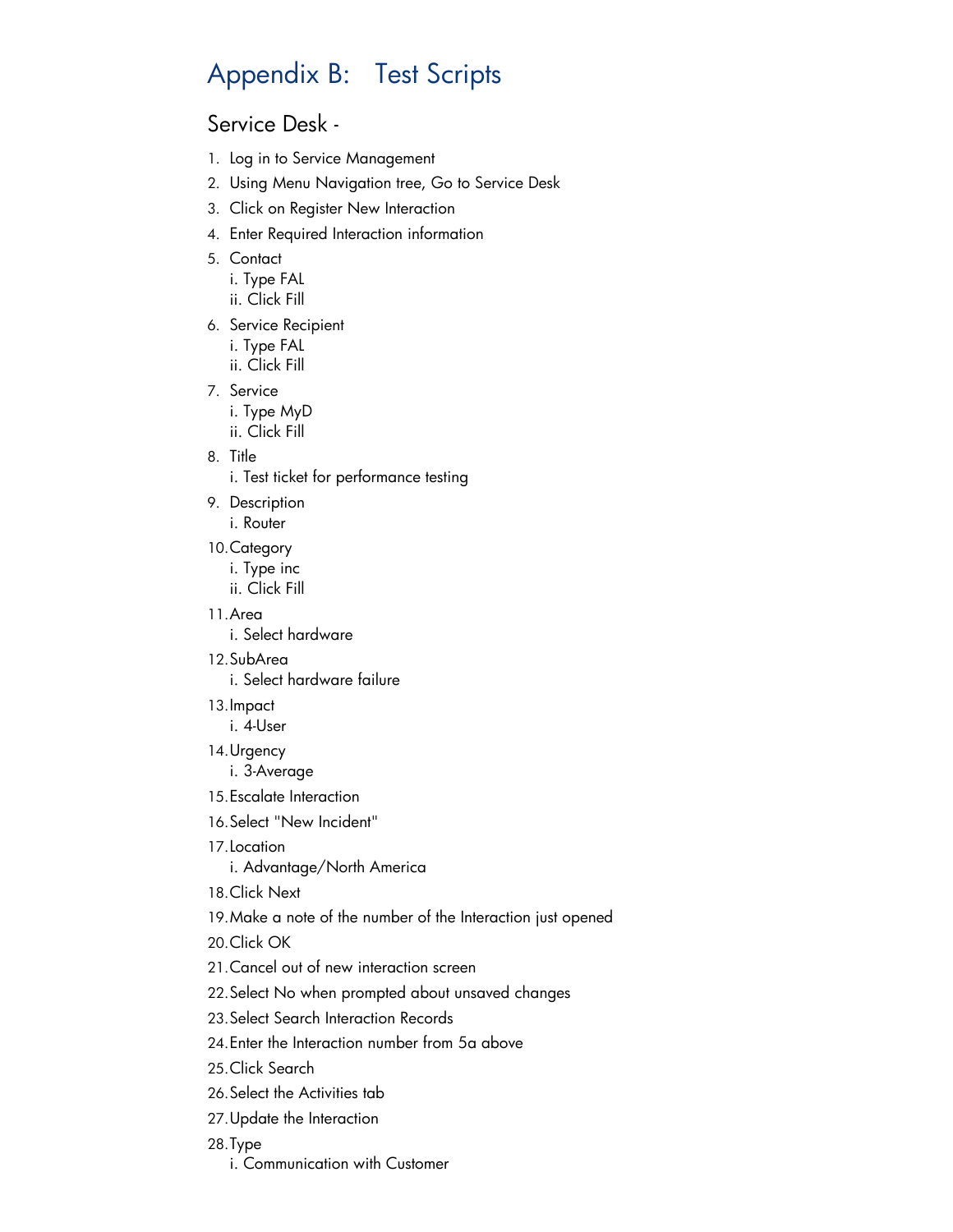- 29.Enter Update text
- 30.Click OK
- 31.Enter the Interaction number from 5a above
- 32.Click Search
- 33.Select the Activities tab
- 34.Update the Interaction
- 35.Type
	- i. Update from Customer
- 36.Enter Update text
- 37.Click OK
- 38.Enter the Interaction number from 5a above
- 39.Click Search
- 40.Update the Interaction
- 41.Urgency 1-Critical
- 42.Click OK
- 43.Enter the Interaction number from 5a above
- 44.Click Search
- 45.Update the Interaction
- 46.Select Closure Code i. Type "Solved by User Instruction" ii. Click Fill
- 47.Enter Solution text
- 48.Click Close
- 49.Click Back from the Interaction
- 50.Click Back on the Interaction Search Form
- 51.Collapse Service Desk Menu
- 52.Collapse Menu Navigation Tree
- 53.Log out of Service Management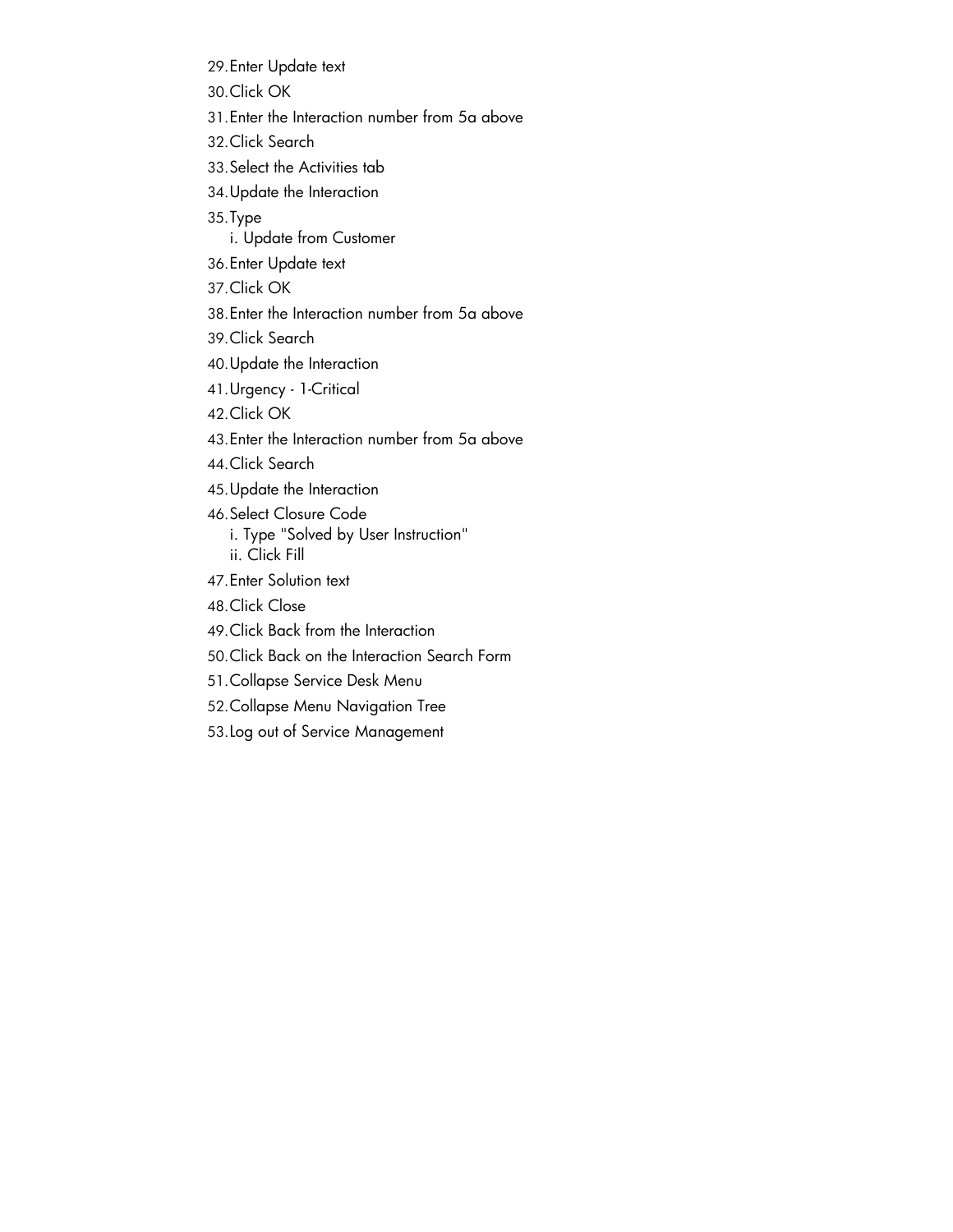### <span id="page-12-0"></span>Incident Management -

- 1. Log in to Service Management
- 2. Using Menu Navigation tree, Go to Incident Management
- 3. Click Open New Incident
- 4. Enter ticket information
- 5. Title i. Test Ticket

6. Desc.

i. phone

- 7. Area i. hardware ii. Click Fill
- 8. SubArea i. Select hardware failure
- 9. Service
	- i. MyDevices

10.Impact i. 4-User

- 11.Urgency
	- i. 3-Normal
- 12.Assignment Group i. Hardware
- 13.Submit new Incident
- 14.Make a note of the number of the Incident just opened
- 15.Click Cancel
- 16.Select Search Incidents
- 17.Enter the incident number from 5a above
- 18.Click Search
- 19.Select the Activities tab
- 20.Update the Interaction
- 21.Type
	- i. Update from Customer
- 22.Enter Update text
- 23.Click OK
- 24.Enter the incident number from 5a above
- 25.Click Search
- 26.Select the Activities tab
- 27.Update the Interaction
- 28.Type

i. Communication with Customer

- 29.Enter Update text
- 30.Click OK
- 31.Enter the Incident number from 5a above
- 32.Click Search
- 33.Enter Closure Code
- 34.Solved By User Instruction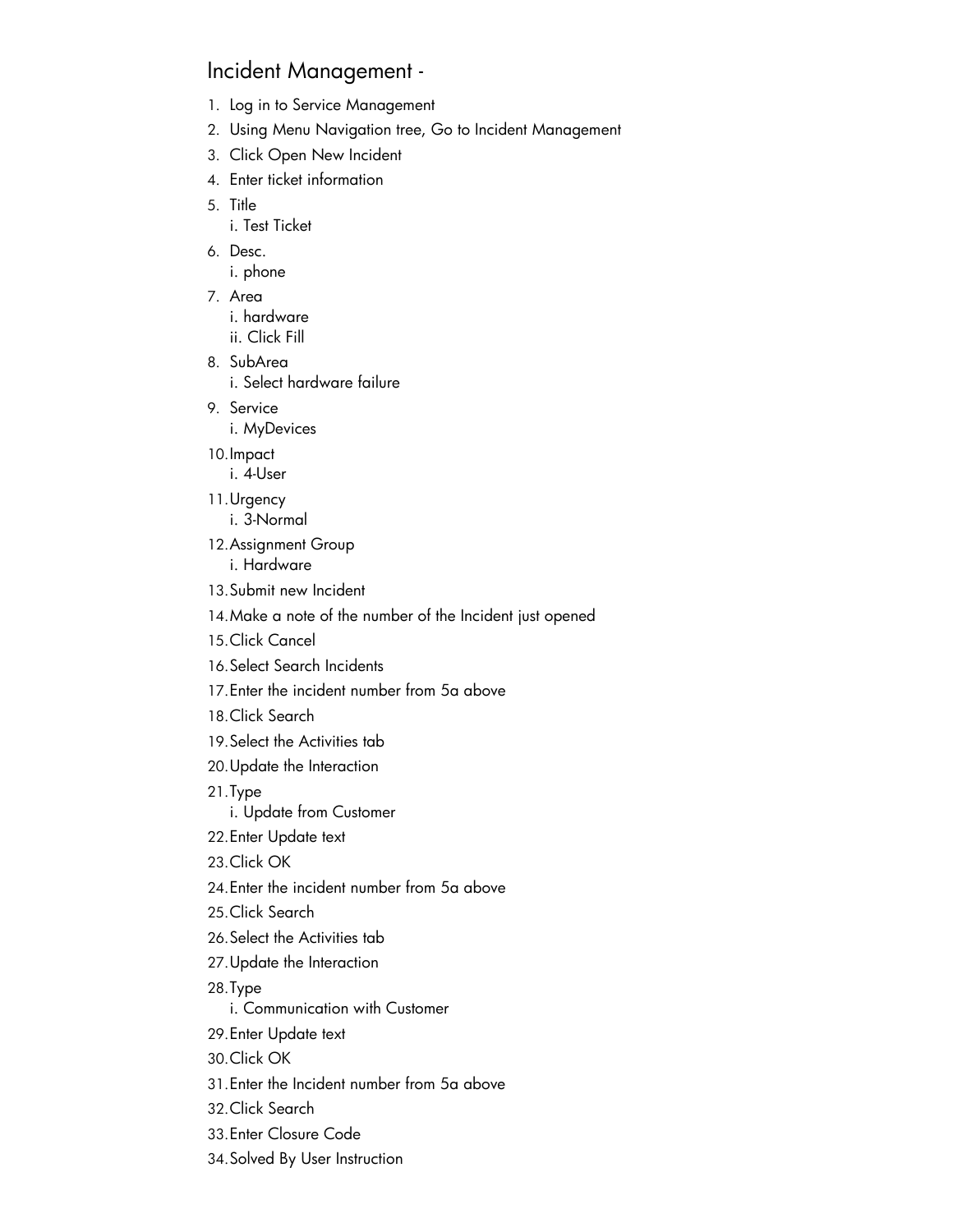- 35.Enter Update Text
- 36.Click OK
- 37.When prompted to close associated Interactions, Click OK
- 38.Click Back on the Incident Search Form
- 39.Collapse Incident Management Menu
- 40.Collapse Menu Navigation Tree
- 41.Log out of Service Management

### <span id="page-13-0"></span>Incident Management w/Knowledge Management -

- 1. Log in to Service Management
- 2. Using Menu Navigation tree, Go to Incident Management
- 3. Click Open New Incident
- 4. Enter ticket information
- 5. Title i. Test Ticket
- 6. Desc.
	- i. phone
- 7. Area i. hardware
	- ii. Click Fill
- 8. SubArea

i. Select hardware failure

- 9. Service i. MyDevices
- 10.Impact
	- i. 4-User
- 11.Urgency i. 3-Normal
- 12.Assignment Group i. Hardware
- 13.Submit new Incident
- 14.Make a note of the number of the Incident just opened
- 15.Click Cancel
- 16.Select Search Incidents
- 17.Enter the incident number from 5a above
- 18.Click Search
- 19.Select the Activities tab
- 20.Update the Interaction
- 21.Type
	- i. Update from Customer
- 22.Enter Update text
- 23.Click OK
- 24.Enter the incident number from 5a above
- 25.Click Search
- 26.Select the Activities tab
- 27.Update the Interaction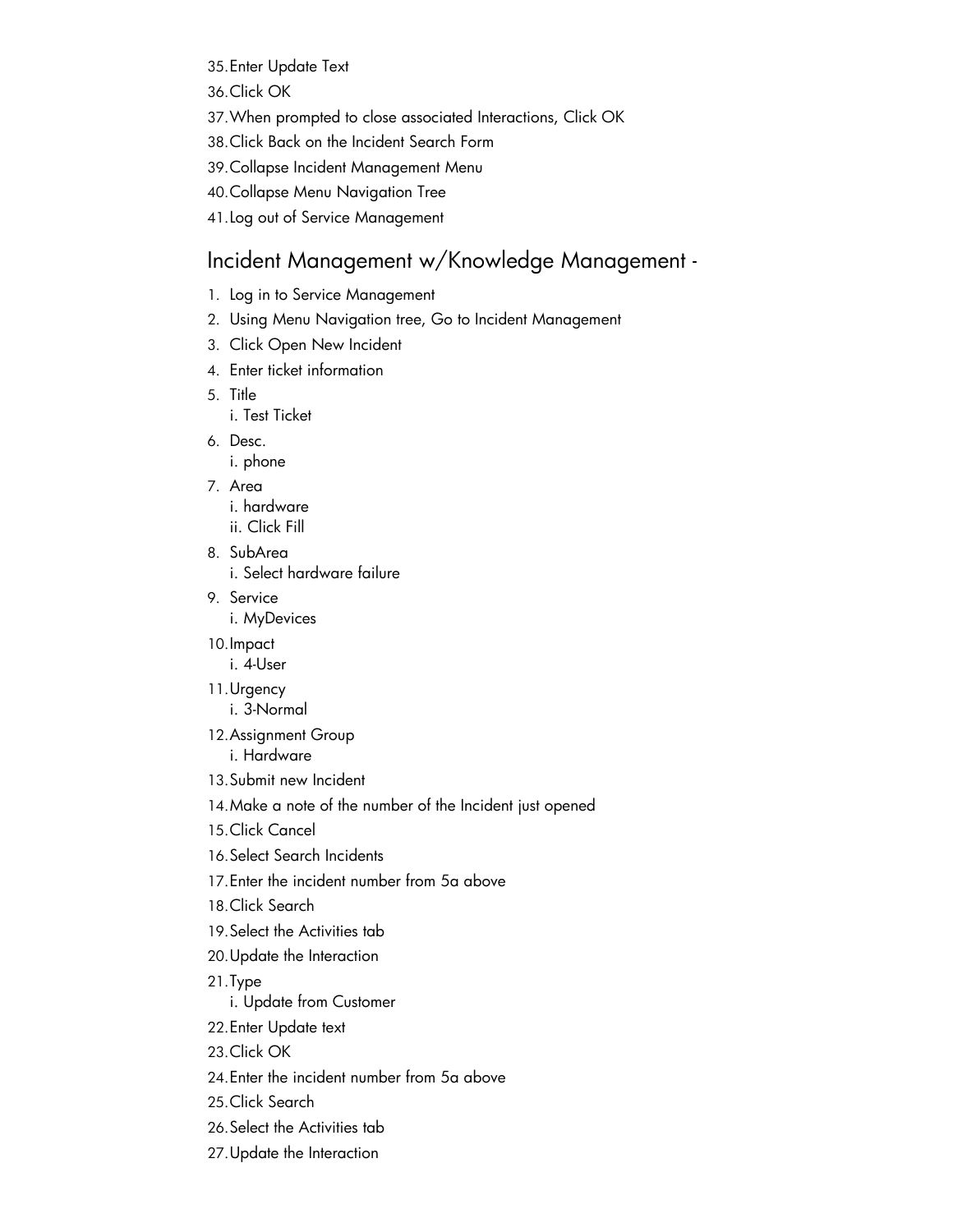28.Type

- i. Communication with Customer
- 29.Enter Update text
- 30.Click OK
- 31.Enter the Incident number from 5a above
- 32.Click Search
- 33.From the Detail Option menu, Select Search Knowledge
- 34.Select the first item returned in the search
- 35.Select Use Solution
- 36.Enter Closure Code
- 37.Type "Solved By User Instruction"
- 38.Click Fill

39.Click OK

- 40.When prompted to close associated Interactions, Click OK
- 41.Click Back on the Incident Search Form
- 42.Collapse Incident Management Menu
- 43.Collapse Menu Navigation Tree
- 44.Log out of Service Management

### <span id="page-14-0"></span>Change Management -

- 1. Log in to Service Management
- 2. Using Menu Navigation tree, Go to Change Management/Changes
- 3. Click Open New Change
- 4. Select Category
- 5. Hardware
- 6. Enter ticket information

7.

- 8. Assignment Group i. Network
- 9. Service i. MyDevices
- 10.Impact
	- i. 4-User
- 11.Urgency i. 3-Average
	-
- 12.Initiated By i. Type FAL ii. Click Fill
- 13.Description
- 14.Title
- 15.Requested End Date i. <End of the Current Month>
- 16.Click OK
- 17.Collapse Changes Menu
- 18.Collapse Change Management Menu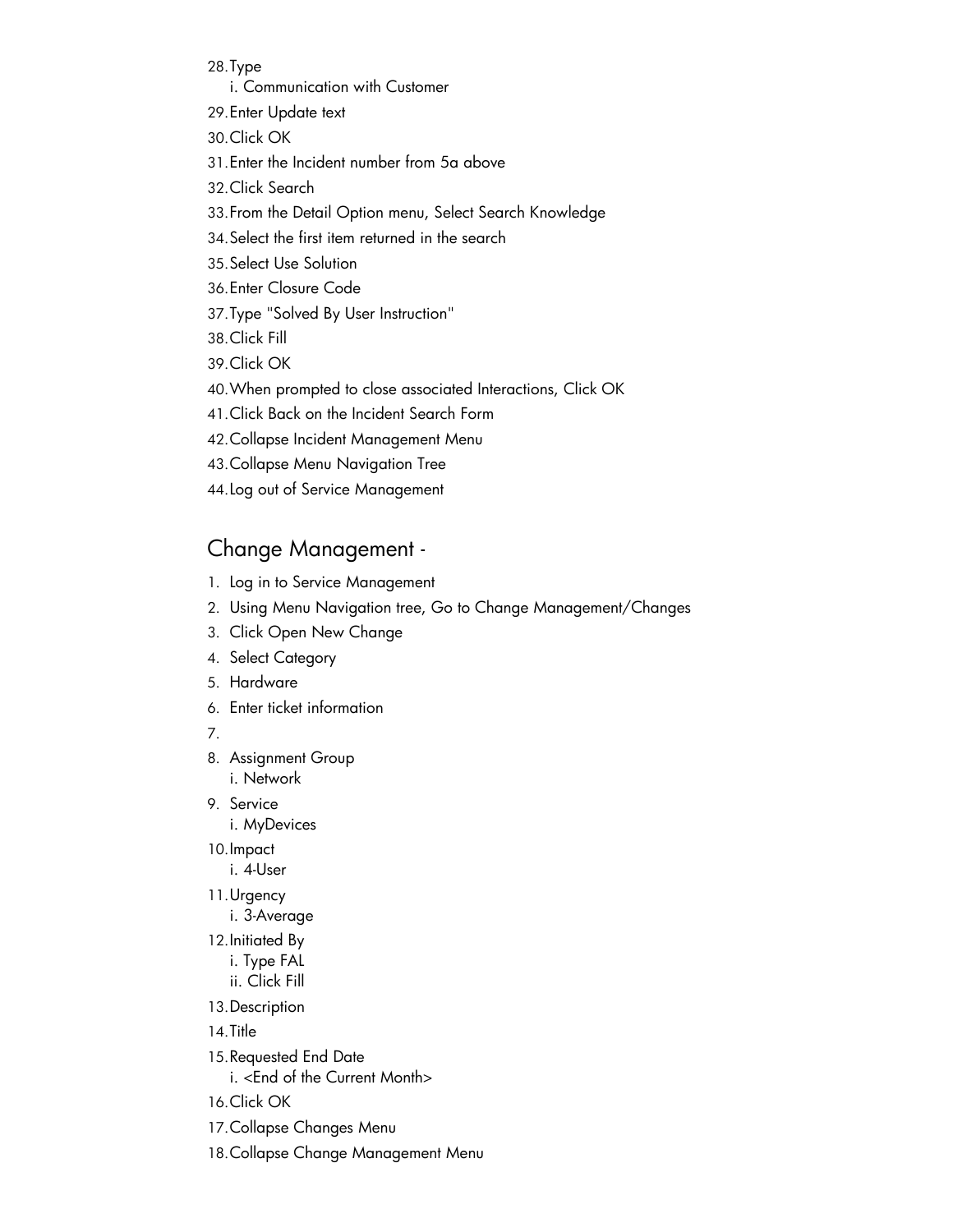19.Collapse Menu Navigation Tree

20.Log out of Service Management

### <span id="page-15-0"></span>Problem Management -

- 1. Log in to Service Management
- 2. Using Menu Navigation tree, Go to Problem Management, then Problem Control
- 3. Click Open New Problem
- 4. Enter ticket information
- 5. Service
	- i. MyDevices
- 6. Assignment Group i. Network
- 7. Title
- 8. Description
- 9. Area
	- i. hardware
	- ii. Click Fill
- 10.SubArea
	- i. Select hardware Failure
- 11.Impact
	- i. 4-User
- 12.Urgency
	- i. 3-Average
- 13.Click OK
- 14.Collapse Problem Control Menu
- 15.Collapse Problem Management Menu
- 16.Collapse Menu Navigation Tree
- 17.Log out of Service Management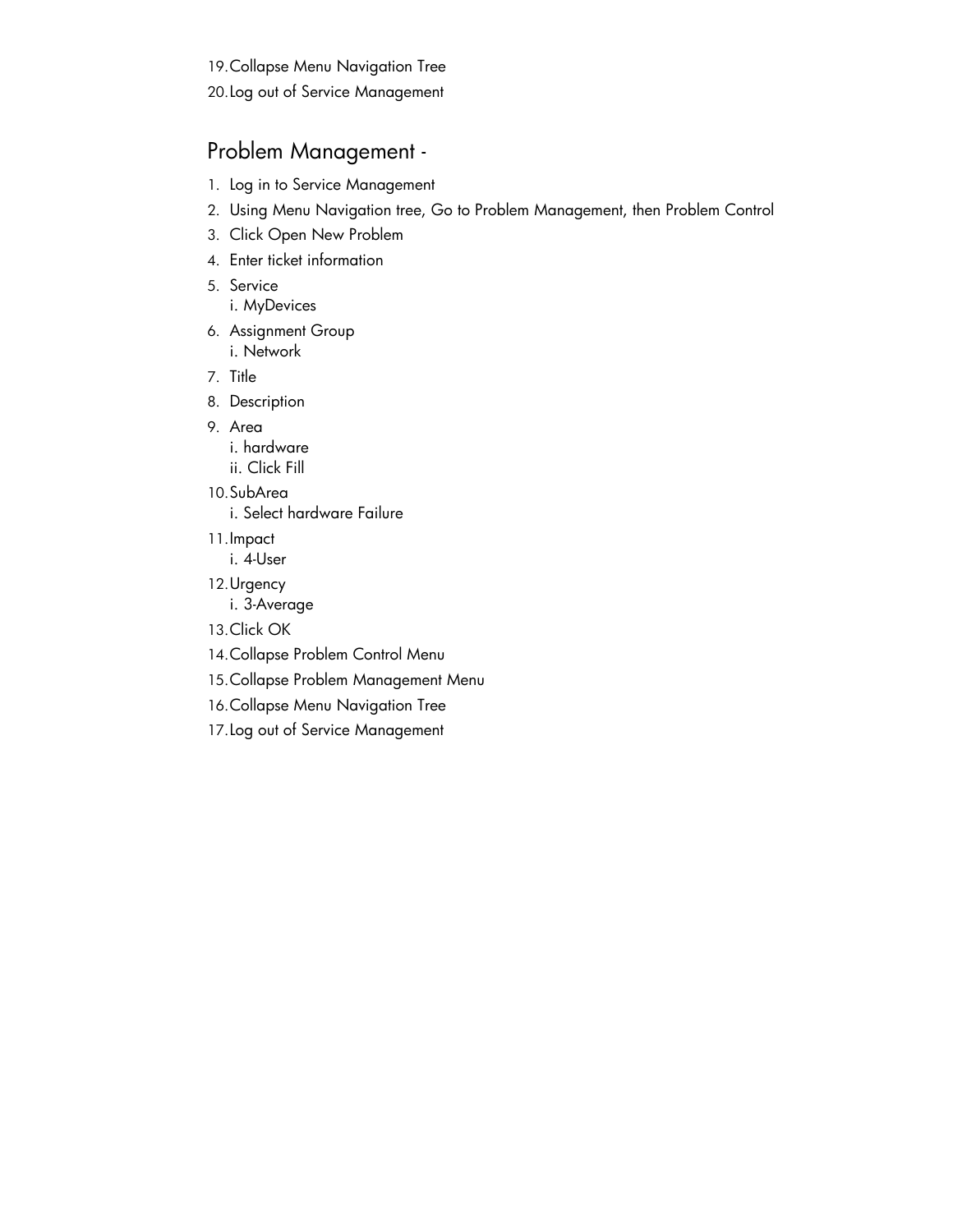### <span id="page-16-0"></span>ESS User - Submit Problem Request -

- 1. Log in to Service Management
- 2. Select Request Help
- 3. Set ESS user to have Main Menu as login page
- 4. Enter ticket information
- 5. Service i. MyDevices
- 6. Notify By i. Email or Telephone
- 7. Title
- 8. Description
- 9. Urgency i. 3-Average
- 10.Click OK
- 11.Log out of Service Management

## <span id="page-16-1"></span>ESS User - Submit Catalog Order -

- 1. Log in to Service Management
- 2. Select Order from the Product and Services Catalog
- 3. Set ESS user to have Main Menu as login page
- 4. Select Personal Productivity Services
- 5. Select Hardware Bundles
- 6. Select Basic PC Package
- 7. Select Add to Cart
- 8. Leave default information
- 9. Select View Cart/Checkout
- 10.Select Submit Request
- 11.Enter Required information
- 12.Purpose
	- i. Desktop Replacement. Un-repairable problem.
- 13.Needed By i. Select last day of current month
	-
- 14.Urgency i. 3-Average
- 15.Notify By
	- i. Email or Telephone
- 16.Click Submit
- 17.Select Continue
- 18.Select Main Menu
- 19.Log out of Service Management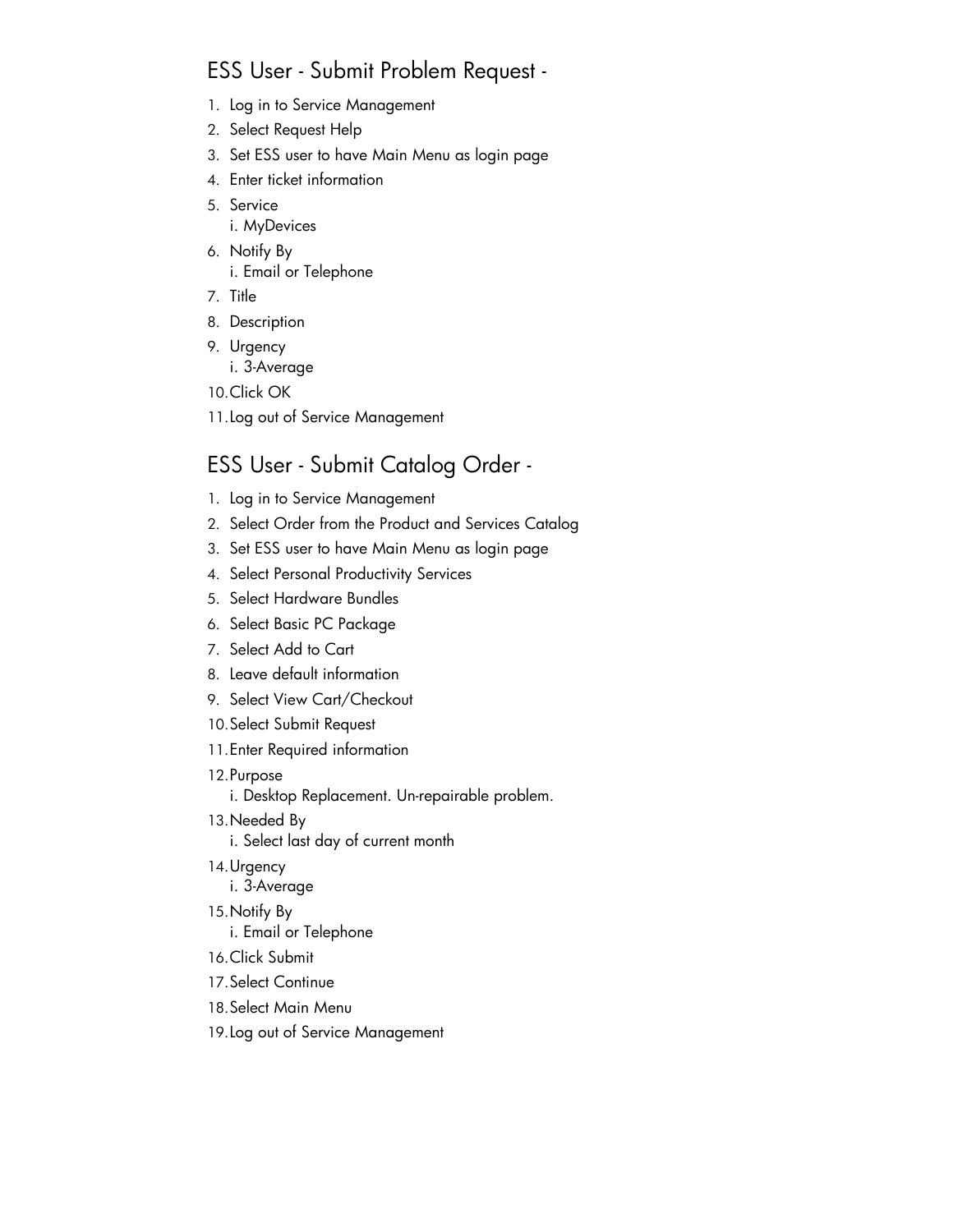## <span id="page-17-0"></span>Web Services - Submit New Incident **-**

- 1. Submit a new ticket via Web Services with the following information
- 2. Category i. incident
- 3. OpenedBy i. FALCON
- 4. severity i. 3
- 5. PrimaryAssignmentGroup i. Hardware
- 6. IncidentDescription i. Phone
- 7. BriefDescription
	- i. This is a test ticket from Web Services <timestamp>.
- 8. IMTicketStatus
	- i. Open
- 9. Subcategory i. Hardware
- 10.ProductType
	- i. Hardware failure
- 11.ProblemType
	- i. Incident
- 12.InitialImpact

i. 4

- 13.Service
	- i. MyDevices